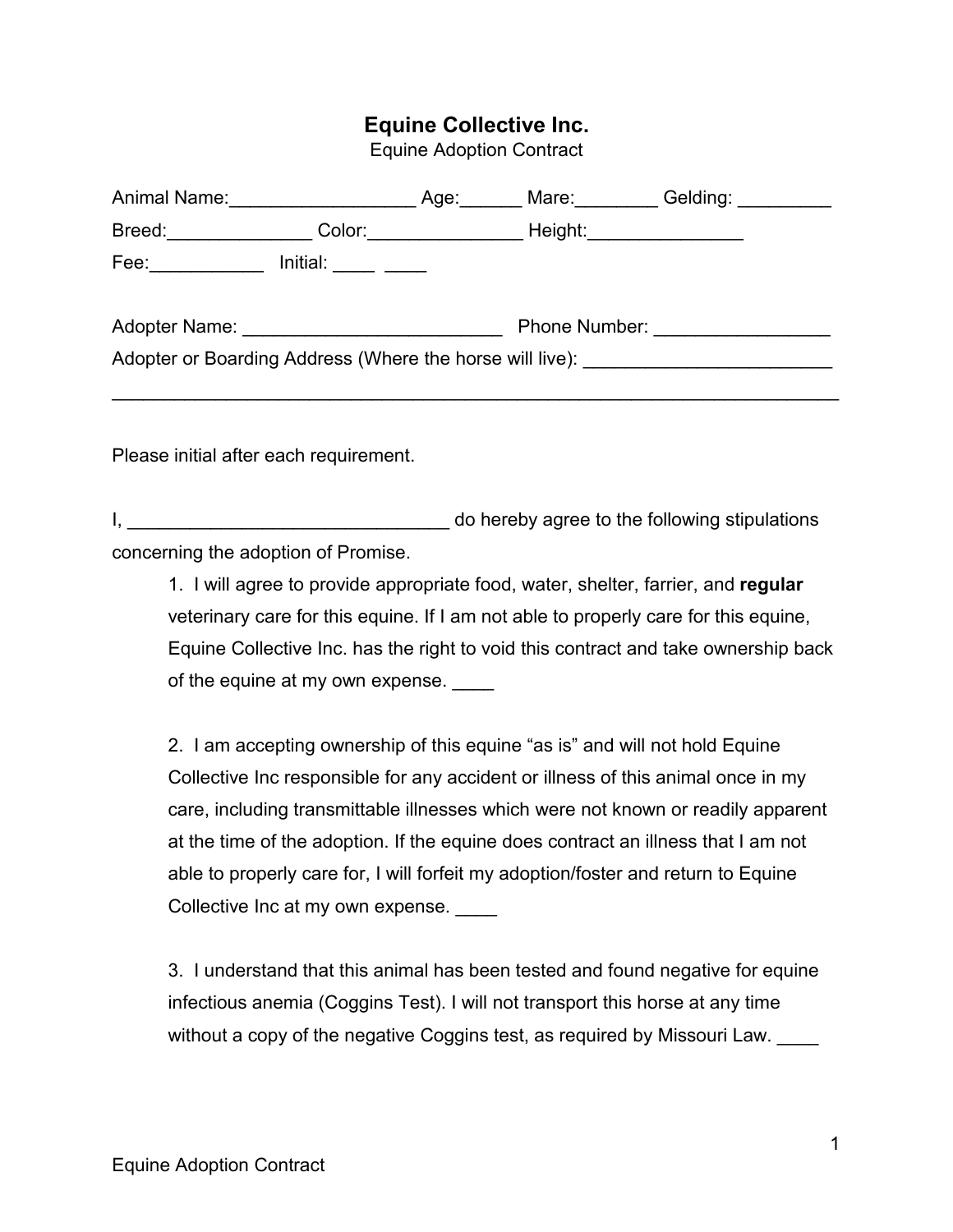4. If I am adopting a horse under the age of 5, I agree that I am qualified to train this horse to a point where it can be at a minimum safely trail ridden by an advanced rider, lead, stand for the farrier and load on a trailer. If I am not qualified to perform this training, I will hire a trainer to train this horse to this minimum acceptable standard. Equine Collective Inc. has the right to approve or deny a trainer if I am not qualified to perform said training. If said training is not started in a timely manor according to the age of the equine, Equine Collective Inc. has the right to void this contract and take ownership back of the equine at my own expense.

5. If for any reason I am unhappy with the adopted equine, I will return the equine to Equine Collective Inc. at my own expense.

6. I understand after adopting this equine that it falls completely under my responsibility, I am responsible for any veterinary bills occurred after adopting this animal. If a medical problem is found within 10 days of adoption, I can choose to treat the medical condition at my expense or return the equine to Equine Collective Inc. and receive a refund of my adoption. \_\_\_\_

7. If adopting a stud colt, my signature guarantees that I will have the colt altered and vaccinated within 30 days of him physically maturing (i.e. dropping). I will send proof of alteration to Equine Collective Inc. If I do not have the colt altered and vaccinated within 30 days or provide proof to Equine Collective Inc., Equine Collective Inc., has the right to void this contract and take ownership back of the equine at my own expense.

8. I will not ever sell this animal at an auction, or to an equine slaughterhouse/kill buyer. If for any reason I want to sell/rehome this horse, Equine Collective Inc., must approve of the new home and owners. The new owners must sign a new contract with Equine Collective Inc. \_\_\_\_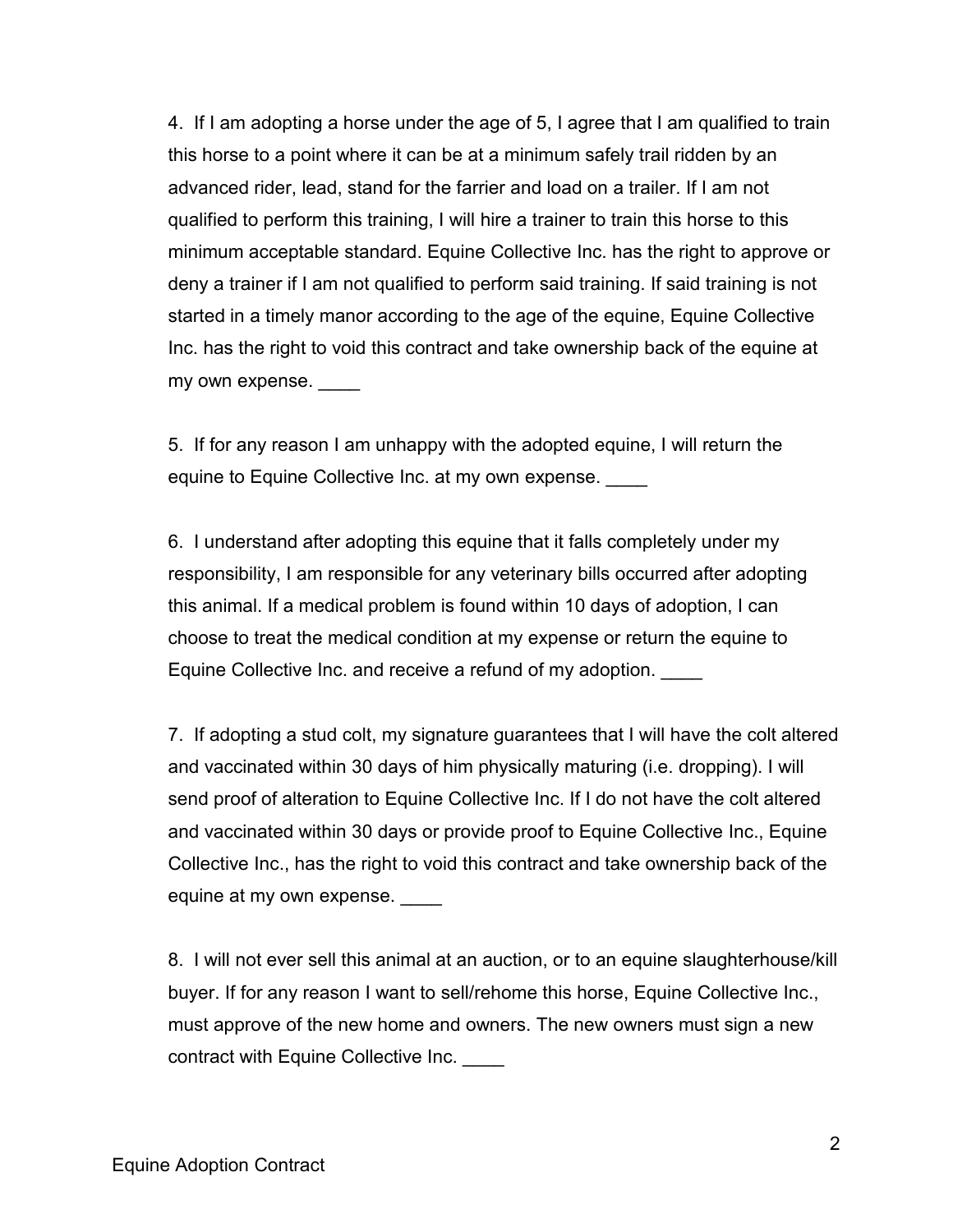9. I hold Equine Collective Inc., their foster farms, volunteers, agents and assigns, harmless for any liability occurring from association with this animal including all accidents and injuries, up to and including death.

10. I am completely legally responsible for the security of this animal and the facility in which it resides. I assume all liability for the risk of injury to others once this equine is in my care.

11. I understand that I will follow up with the Equine Collective Inc. monthly for the remainder of the horse's life, unless agreed upon otherwise by Equine Collective, Inc. I will send a photo of the horse to Equine Collective Inc. every month to allow Equine Collective Inc. to properly review the health and condition of the equine. Follow ups by Equine Collective Inc., may be done by phone, email or in person. If the animal is not being cared for in a condition considered acceptable to Equine Collective Inc. (Ex: provide appropriate food, water, shelter, farrier, regular veterinary care, vaccines, training, and any other needs the equine would require), I agree to re-surrender the animal to Equine Collective Inc, and this contract is considered voided at my own expense.

12. I understand that Equine Collective Inc., can request documents to prove proper care such as but not limited to veterinary documentation.

13. I understand if I do not provide documents previously stated in this contract Equine Collective Inc., can and will make in person follow up visits previous to the 1 year anniversary date of this contract to check on the care of the equine.

14. The adoption fee that I pay for this animal is a rescue fee, not a sale price. Equine Collective Inc. is completely funded by private donations. All funds are allocated to the rescue and rehabilitation of animals. Volunteers do not collect salaries. \_\_\_\_

 $\frac{1}{2}$  ,  $\frac{1}{2}$  ,  $\frac{1}{2}$  ,  $\frac{1}{2}$  ,  $\frac{1}{2}$  ,  $\frac{1}{2}$  ,  $\frac{1}{2}$  ,  $\frac{1}{2}$  ,  $\frac{1}{2}$  ,  $\frac{1}{2}$  ,  $\frac{1}{2}$  ,  $\frac{1}{2}$  ,  $\frac{1}{2}$  ,  $\frac{1}{2}$  ,  $\frac{1}{2}$  ,  $\frac{1}{2}$  ,  $\frac{1}{2}$  ,  $\frac{1}{2}$  ,  $\frac{1$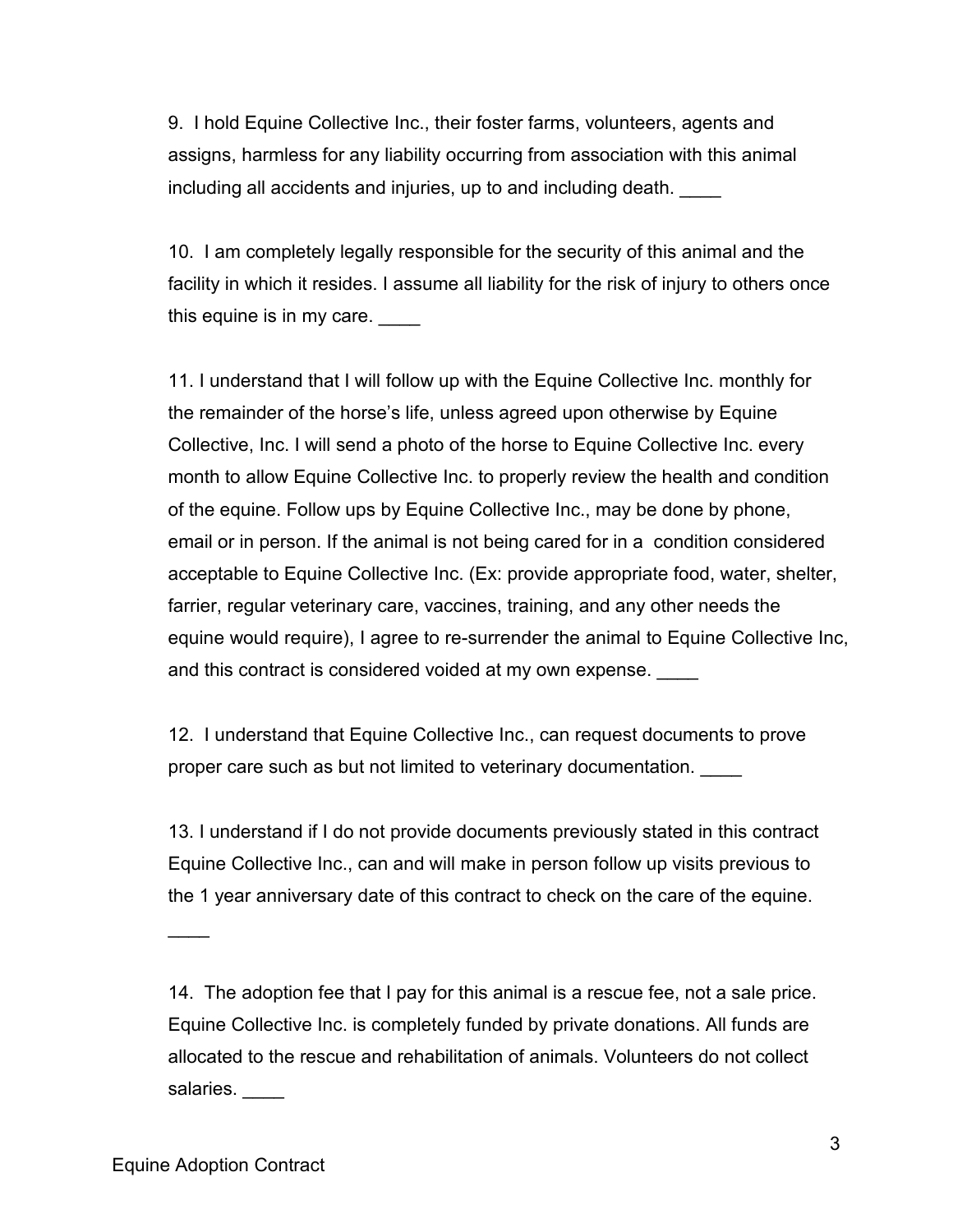15. I understand this contract fully represents the understandings between Equine Collective Inc. and \_\_\_\_\_\_\_\_\_\_\_\_\_\_\_\_\_\_\_\_\_\_\_\_\_\_ (adopter/foster name) regarding the adoption/foster of the equine determine the state of the equine the state of the state of the sta name). If I do not maintain numbers 1 through 14 at all times during my ownership of the equine to the standards of Equine Collective Inc. previously stated in number 11, I forfeit the adoption/foster of the equine and this contract becomes voided and ownership of the equine is transferred back to Equine Collective Inc. at my expense.

Please include 3 references (First and Last Name, Phone Number, and how long you have known the reference) that have knowledge of your care, experience, and responsibility regarding your previous care for horses. \*One must be from your vet and if you plan to board your horse one must be from the bar owner/trainer.

| b. | and the control of the control of the control of the control of the control of the control of the control of the |  |
|----|------------------------------------------------------------------------------------------------------------------|--|
|    |                                                                                                                  |  |
|    |                                                                                                                  |  |
|    | $\mathsf{C}$ .                                                                                                   |  |
|    |                                                                                                                  |  |
|    |                                                                                                                  |  |
|    | Date:                                                                                                            |  |
|    | Main Phone Number: ___________                                                                                   |  |
|    |                                                                                                                  |  |